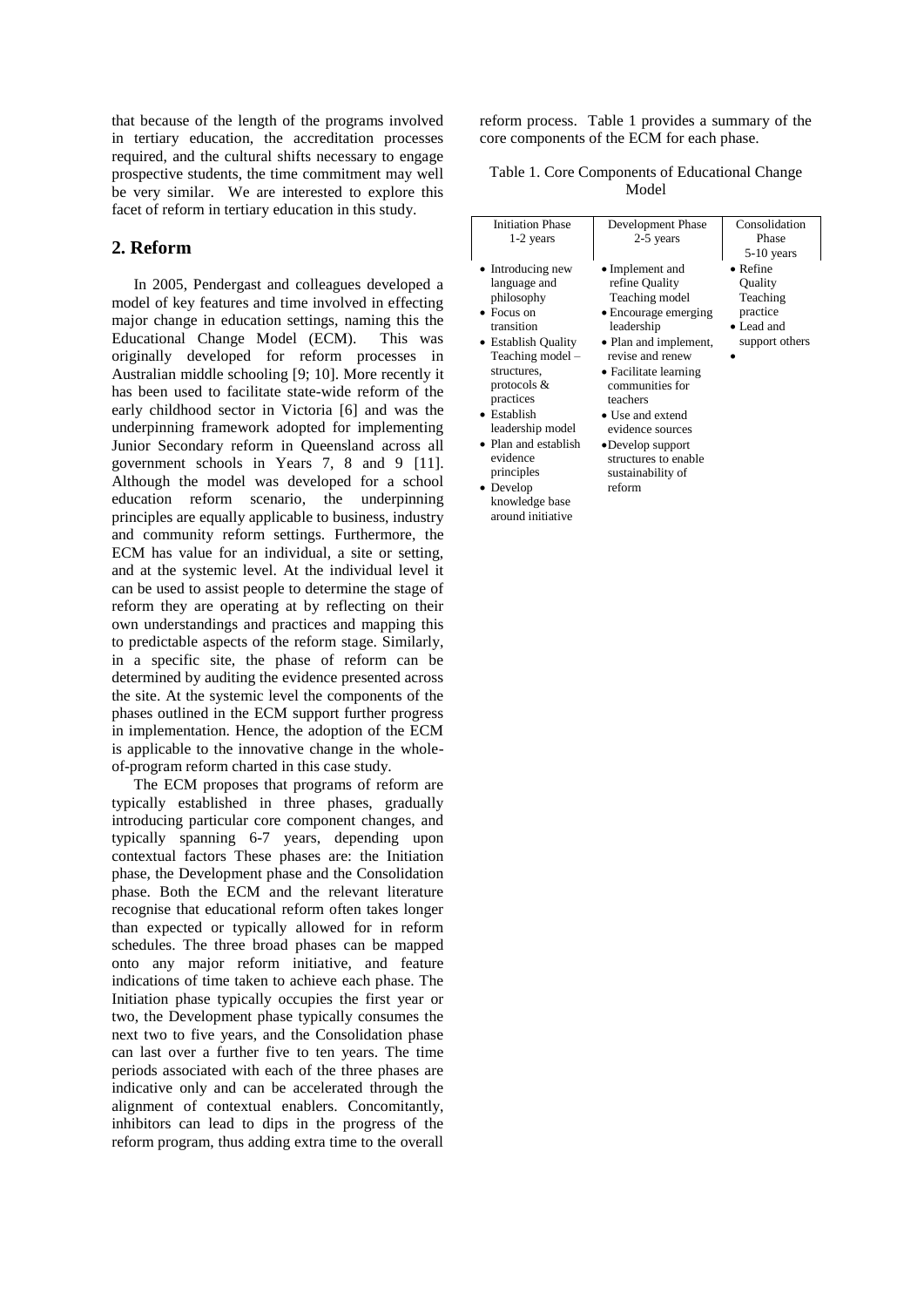Hence, we are cognisant that the major change underway will typically traverse the phases of initiating, developing, and then consolidating the major reform. At the time of writing this paper we have journeyed through the initiation phase and in the next twelve months will move to the developing phase. The core components of the initiation phase include the establishment of a leadership model. This particular component is of particular interest in this paper. According to Taylor [13], leaders must be "agile decision makers, engage in critical selfreflection, integrate reflection with action, and collaborate with those who are diverse in considerable ways to be successful in a multifaceted global environment". In this context of our case study, Taylor's insights about agile leadership are of particular relevance. Five leadership factors around which agility contributed to curriculum reform were confirmed to be: technology adaptation, decisionmaking, teamwork, empowerment, and faculty collaboration. Later in this paper we return to the ECM as a lens to revisit the Initiation Phase, to consider the presence of agile leadership, and to reflect on the enablers and inhibitors.

### **2.1. Reform in Australian Initial Teacher Education (ITE)**

In Australia, it is of considerable concern that school student learning outcomes are falling behind other countries, as evidenced by indicators such as the PISA and Tallis scores. The focus of the cause of this decline has landed squarely on teacher quality and is fueled by a lack of information about the impact of the variability in the quality of practice – real or perceived – of initial teacher education programs around the nation. This focus is not new with a large number of reviews year after year giving voice to concerns by leading educators in the field about the importance of teacher effectiveness as one of the most important factors influencing school student learning outcomes [3, 6]. Of these reviews, the latest which resulted in the publication of the report *Action Now: Classroom Ready Teachers* (Teacher Education Ministerial Advisory Group [14] sets out 39 recommendations to improve teacher readiness for classroom work. This review has had considerable impact around the nation, with all but one of the recommendations being accepted and funding for the implementation of the other recommendations being provided.

The TEMAG recommendations require significant change in ITE programs delivered by universities around Australia. Both Program Standards and student Graduate Standards must be demonstrated to be met through the delivery of the program. Notable among the changes is additional expectation related to:

- selection to include non-academic as well as academic capabilities;
- evidence of impact on student learning; and
- literacy and numeracy test successful completion to meet the benchmark.

With regard to selection, the requirement is that a combination of both academic and non-academic capabilities be utilized. The academic component is relatively transparent and largely set according to institutional demand. However, the non-academic component is new as a requirement for entry. According to AITSL, the non-academic key capabilities associated with successful teaching identified in the research are: motivation to teach; strong interpersonal and communication skills; willingness to learn; resilience; self-efficacy; conscientiousness; organisational and planning skills [2]. Around the nation there are various responses to this requirement for all applicants, including: the use of standardised psychometric testing; or applicants participating in interviews; or other forms of written responses to prompts. In Queensland, in which our case study is located, a state-wide approach agreed to by all eleven universities has been negotiated. The benefit for students is they need complete only one form of non-academic capabilities entry test despite potentially applying at several universities. The approach also assures consistency, with the tool being administered and responses assessed<br>independently by the Queensland Tertiary independently by the Queensland Admissions Centre (QTAC). The current information about the non-academic selection tool, also known as the NARTE (non-academic requirements for teacher education) is located publicly on the QTAC website and outlines the expectations and process for applicants to show their relevant work and life experiences that demonstrate the seven AITSL competencies and their understanding of and motivations about the course of study [12].

With respect to the evidence of having a positive impact on student learning, institutions are required to implement a Teaching Performance Assessment (TPA) which all students must successfully complete. Nationally, there are two consortia with multiple university members that are collaborating together to develop a TPA that will be administered in the final stages of the initial teacher education program and will serve as a hurdle to graduation. Not all universities belong to consortia and hence will develop their own instruments. The university in this case study is a member of a consortia currently working through the establishment of the comparability standards for the TPA that will be applied in thirteen universities around the nation.

The Literacy and Numeracy Test for Initial Teacher Education Students (LANTITE) is developed and delivered independently by the Australian Council for Educational Research (ACER). It is designed to assess initial teacher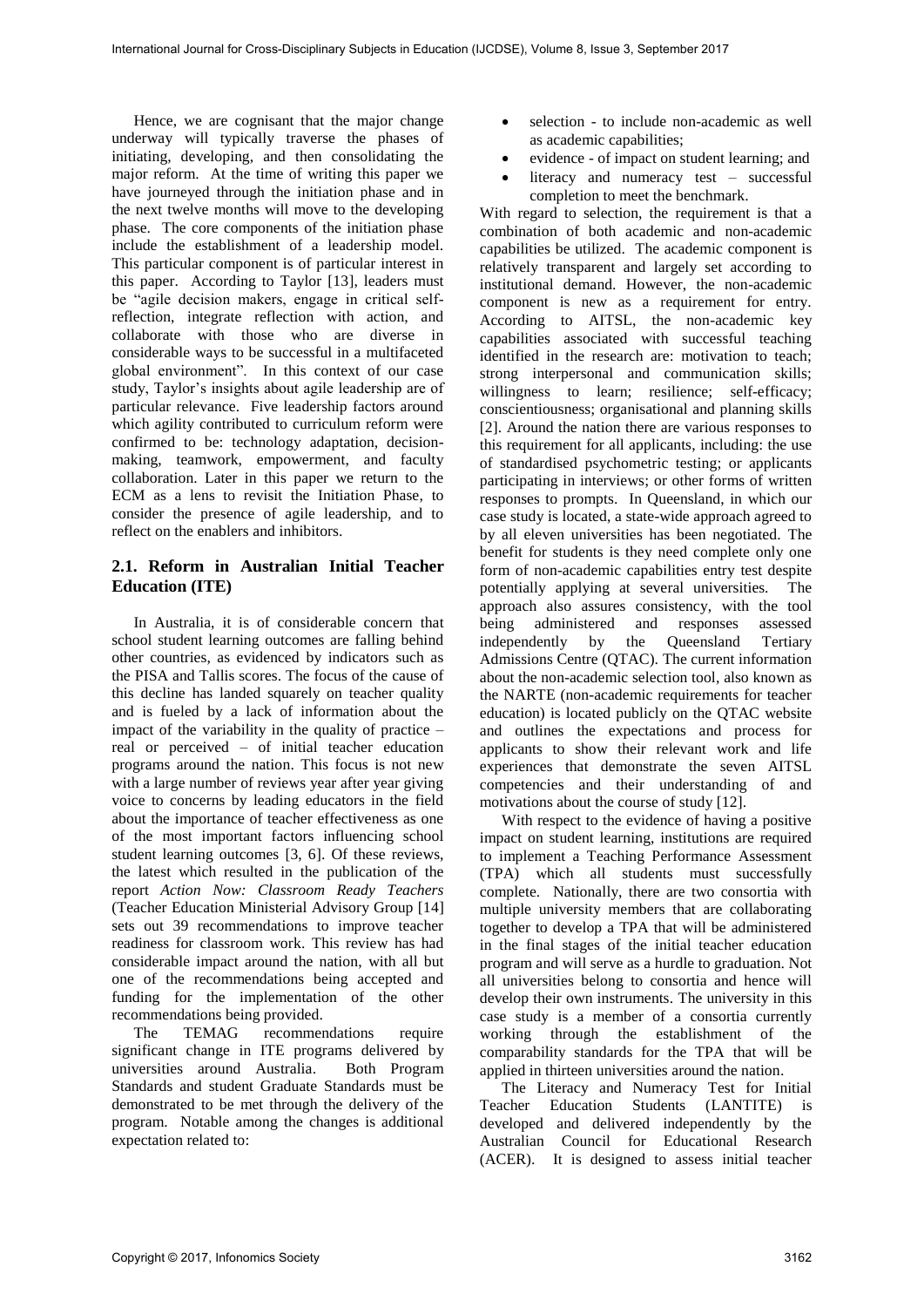education students' personal literacy and numeracy skills and is designed to ensure teachers are well equipped to meet the demands of teaching and assist higher education providers, teacher employers and the general public to have increased confidence in the skills of graduating teachers. The LANTITE is delivered through an online assessment tool and all students enrolled in an initial teacher education course, both undergraduate or postgraduate, are expected to sit and pass the test prior to graduation [1].

Implementation of these reforms is actioned though increased demands for accreditation mandated by the Australian Institute for Teaching and School Leadership (AITSL) and implemented by state based authorities, in this case the Queensland College of Teachers (QCT). In this regard, the TEMAG agenda has provided a large 'spark' for program reform in ITE in Australia and all programs around Australia are required to meet these new national standards.

# **3. National and local imperatives framed as an opportunity for curriculum renewal**

A case study of the Bachelor of Education is presented here to demonstrate the programmatic response to national and local imperatives framed as an opportunity for curriculum renewal. The case study highlights the inhibitors and enablers encountered during the renewal process, and presents the actions enacted to bring about the innovative renewal. Alongside this renewal process the university has been engaged in a broader renewal process which has been a further significant contextual factor enabling change.

# **3.1. Griffith Model of Education**

In 2016, the key issues facing the University over the next decade formed the context for a further 'spark' for reform and provided opportunity for a wide-ranging dialogue with staff, including those delivering initial teacher education. In response, the *Achieving Griffith 2020 Project* was conceived and articulated to the Griffith university community. This strategy, which includes the Griffith Model of Education, seeks to position the University to respond to the challenges ahead and to ensure future growth. The Griffith Model of Education proposes strategies for enhancing the University's high performance culture and strongly positioning Griffith for the future. These proposals incorporate four key themes:

 **Flexibility**—focusing on student-centred flexibility, defined in terms of design, curricular and timetable responsiveness

- **Quality**—building on Griffith's excellent results for student satisfaction and evaluations of teaching by lifting quality more broadly across the institution (for example, increasing student progression, satisfaction, success and retention)
- **Market-informed academic planning** promoting a carefully researched and analysed approach to academic innovation, taking into account student preferences,<br>community needs and employer community needs and employer requirements
- **Engaged and relevant**—ensuring that Griffith graduates are prepared for the 'New World of Work'.

The key opportunity at this 'translation into practice' phase is progressively establishing 'ways of thinking and doing education' that will form the foundation for a 'new normal'. The corresponding risk, is engaging staff in a process of compliance, and thus while we are readily able to produce structural program changes (as evidenced by new degree structures and course profiles) the underlying educational processes (and the corresponding student experience) may remain largely untouched. To this end, the Bachelor of Education is a flexible yet focused degree for a complex profession.

A foundational assumption is that educators in all sectors share key values and knowledge that distinguish the teaching profession as one of the most critical occupations in contemporary society. This foundation is reflected in the design of the Bachelor of Education program. It introduces prospective teachers to core professional values and knowledge as a base on which to build rigorous, specialised knowledge equipping them to contribute to and lead education provision in primary and high schools. The degree is constructed in the belief that education and the teaching profession are historically, culturally and socially important endeavours that are undergoing continuous change as they respond to the demands of a busy, globalised, technological, competitive and often inequitable world. The program seeks to develop teachers who can contribute to this professional response in knowledgeable, critical, imaginative, and ethical ways. The principles of the Bachelor of Education degree are:

 Lifelong learning as a central concern for teachers and their students in a world that is producing knowledge and associated challenges at a rapid rate. Teachers need to equip learners for a life of effective learning. This learning is as much about maintaining what is valuable in the face of intense demands for change as it is about intelligently and humanely accommodating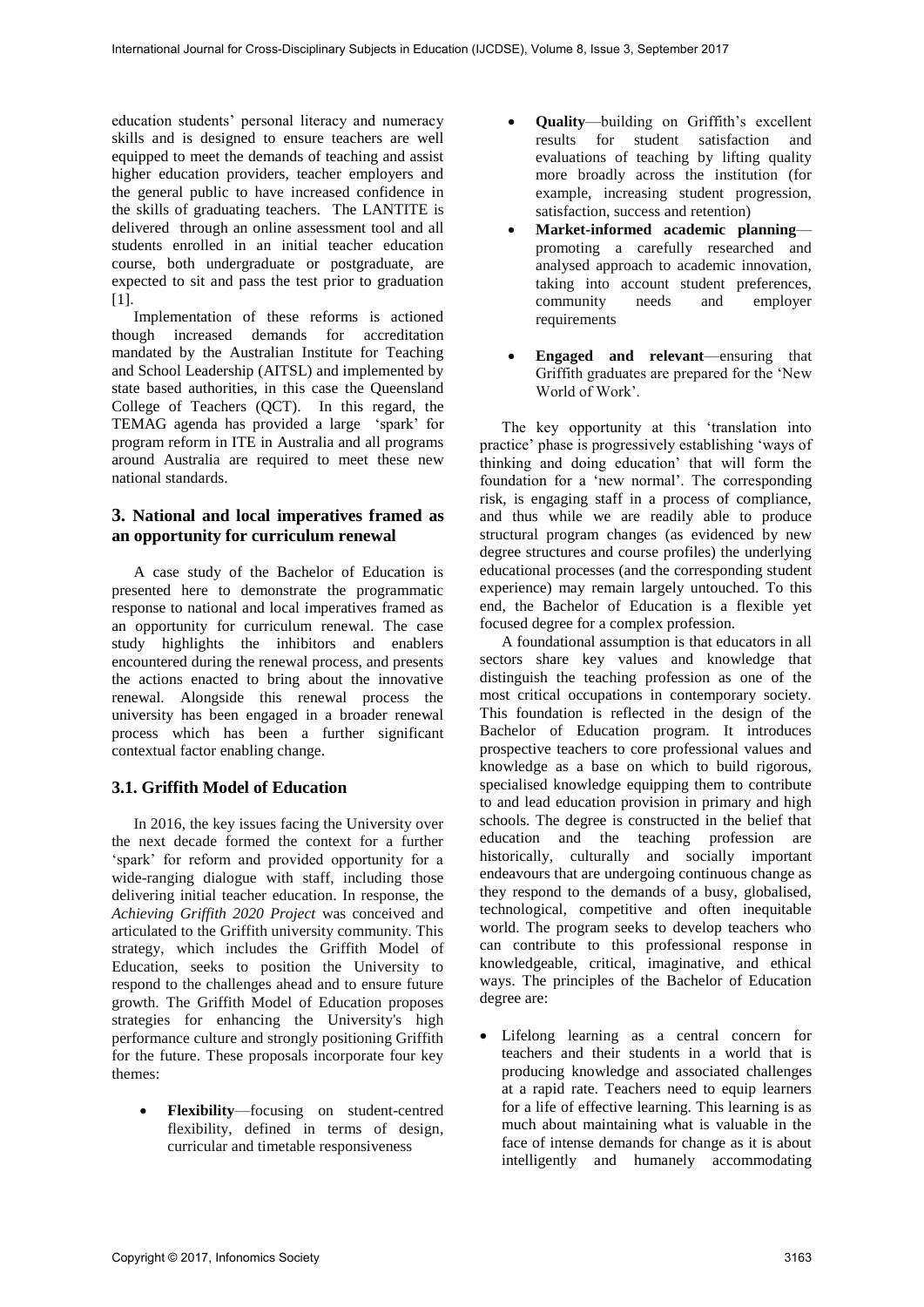change. Teachers need to model this attitude to new knowledge whilst facilitating learning based on historical and contemporary knowledges that define our humanity and culture, and allow us to contribute productively to current demands of work, life and citizenship.

- Sensitivity to social justice and the role education and teachers can play in promoting it. Education is potentially a force for acknowledging and addressing social injustice in a world marked by great disparities between individuals and groups in terms of wealth, well-being and privilege. Teachers have a significant role in realising this potential of education through understanding diversity, critically reflecting on power and social structures, and imaginatively charting equitable pathways. Teachers can promote future social justice in the way they interact with others, in the messages they convey about diversity and justice, and in the interventions they make in the development of their students to redress, strengthen and infuse with hope and the knowledge and skills to promote justice.
- Leadership as a fundamental characteristic of teaching. Teachers lead learners to become aware, knowledgeable, humane contributors to society. Teachers can also lead in responding critically and ethically to demands on schools, taking a stand on the importance of the profession, the importance of education and the importance of good learning and teaching. Teachers lead positive workplace change by deep understanding of the project of education and the values of the teaching profession, and by sensitive understanding of the constant challenges that can undermine this project and these values. Teachers lead by imagining new pathways that preserve value by perceiving and judging opportunities and dangers. Teachers lead by modelling as well as by understanding and advocating.
- Understanding of the contexts and purposes of education that shape the day-to-day work and challenges of teaching. Education has been and continues to be shaped by powerful ideas, diverse knowledges, intense debates, and a sense of hope that change for the better is always possible. Teachers play a central role in realising the project of education, and do so in a way that comprehends the complex pressures on education, can critically assess competing demands, and can make ethical decisions that protect and promote the best interests of their students.

 Understanding of and commitment to contemporary standards of the teaching profession. Teachers are part of a professional community that is responsive to societal expectations and places stringent expectations on members of the community. The teaching profession produces and champions standards and values and the degree equips its preservice teachers to comprehend and adhere to professional standards. It also equips its graduates to play an active, imaginative and critical role in the continued development of the profession and ultimately in the refinement of its standards. The degree thus promotes engagement with current standards whilst developing a deeper understanding of the project of education and the nature of the teaching profession that will allow them to productively contribute to the ongoing development of the profession and its standards.

### **3.2. Program renewal**

The Bachelor of Education is designed to connect professional knowledge, professional practice and professional engagement. Throughout the program the appropriate content, curriculum and pedagogical approaches are developed.

The program is a 320 credit point degree, completed in 3.5 calendar years. This new program has been developed in response to the two sparks of the TEMAG agenda and the Griffith Model of Education agenda.

In addition to the AITSL requirements, including the NARTE, LANTITE and TPA, ITE programs in Queensland, Australia have statutory pre-requisites required by the Queensland College of Teachers and implemented by legislation through accreditation of programs and hence eligibility of those graduating from the program for registration. Those entering Secondary teacher education programs must study Mathematics and English to Year 12 at a satisfactory standard, while those entering Primary programs must study Mathematics, English and Science. The design of the new Bachelor of Education program is that all students offered a place will have Mathematics and English as prerequisites. Students will be offered delayed choice in award major, in accordance with the Griffith Model of Education, and will decide at the end of Trimester 2 (T2) of First Year whether to enter the Primary or Secondary major. Students who select the Primary major who have not completed the Science pre-requisite will complete a bridging course during Trimester 3 (T3).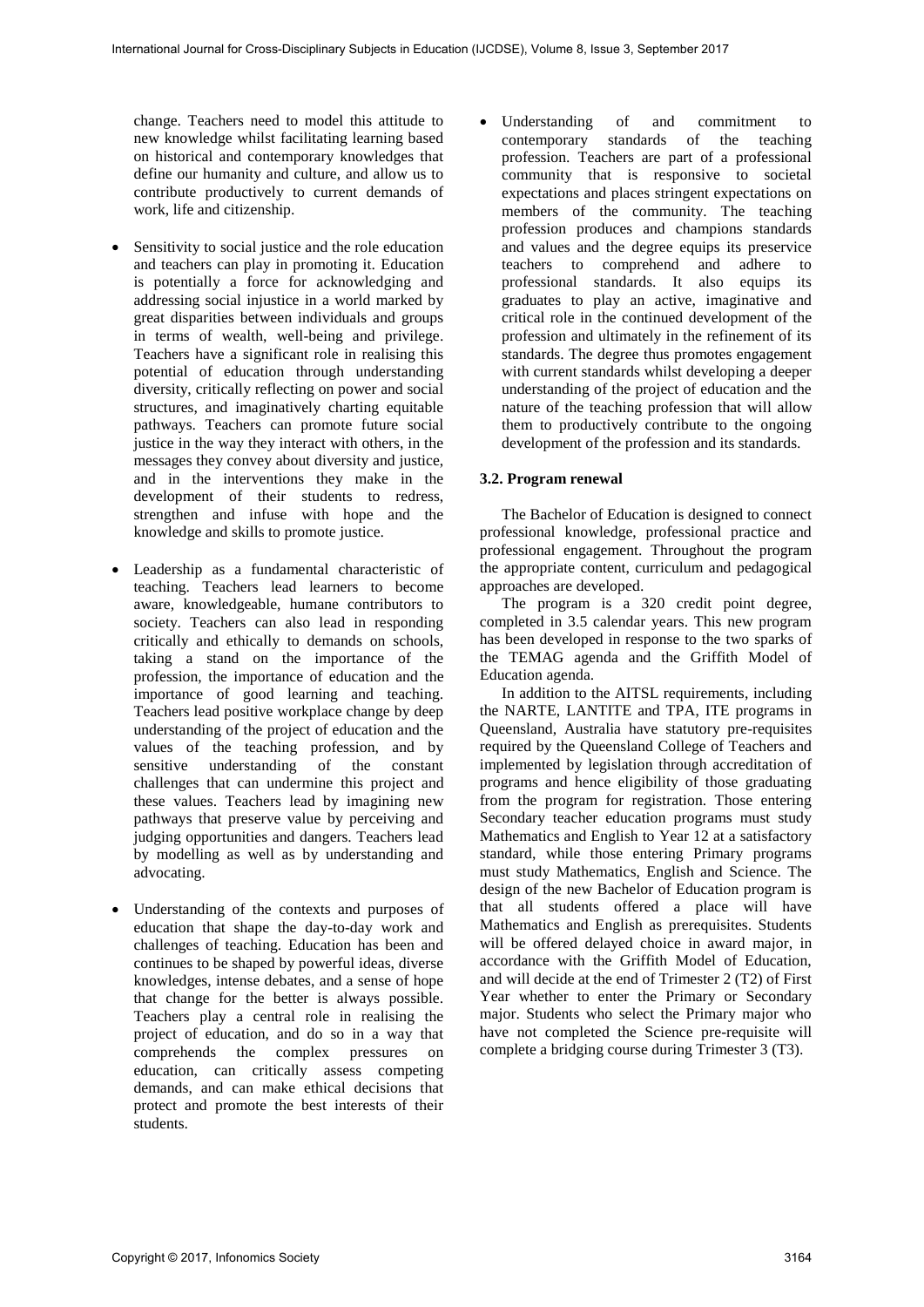

Figure 1. Bachelor of Education program structure

The Bachelor of Education involves students in an 80CP Foundation Year (T1 and T2). Students select a Major in either Primary or Secondary education at the end of T2 of first year and study appropriate courses in second and third years, culminating in T1 of Fourth Year which includes a capstone course. Students graduate mid-way through the Fourth Year with a Bachelor of Education, Primary Major OR a Bachelor of Education, Secondary Major.

Students participate in school-based Professional Experience (work integrated learning experiences) in all years of the program, concluding in an internship. Work integrated learning is a key part of the Bachelor of Education as a professional degree, and adding Professional Experience to all year levels of the program in both the Primary and Secondary Majors is one of the key motivations for the development of the new program. This is something strongly advocated by the School of Education and Professional Studies' Teacher Education Industry Advisory Groups (TEIAGs—representing principals, teachers and other professionals, meeting at each campus where teacher education courses are offered), as well as other principals and professional leaders who were consulted in the process of developing the program. Constraints imposed by the necessity of placing students in schools for their Professional Experience during the school year throughout the program mean that, although offering multiple entry points was carefully considered, all students will enter the program in Year 1 T1.

Trimesters 1 and 2 consist of 4 courses per trimester throughout the program, while fewer courses will be taught in Trimester 3. This allows the 320CP program to be completed in 3.5 years. Students can then either enter employment or complete a Graduate Certificate to enhance their knowledge and skills at the completion of this

degree. For example, students will have the option to complete Graduate Certificates in Early Childhood Education and Care, Teaching English to Speakers of Other Languages, Special Needs and Intervention Education or Autism Studies after their Bachelor of Education to deepen their skills in those areas before entering the classroom.

At the end of second year of the Primary Major students choose a Minor in English, Mathematics, Science or Health and Physical Education, or they choose a Double Major in Special Needs. (All students with the Primary Major complete either a Minor or the Double Major.) The structure of the program for Primary Major students is as follows:

- 80CP of Foundation courses (common first year),
- 200CP of Core courses (including 40CP of Professional Experience (work-integrated learning)) and 40CP of courses for a Minor teaching area OR
- 180CP of Core courses (including 40CP of Professional Experience (work-integrated learning)) and 60CP of courses for the Double Major in Special Needs Education.

Students choosing the Secondary Major may choose two Teaching Areas, or may choose to select a single Teaching Area and a 60CP double Major in Learning Support, or a single Teaching Area and a 60CP double Major in Junior Secondary. The Junior Secondary Major focuses on either Maths/Science or English/Humanities and Social Sciences (HASS). The structure of the program for Secondary Major students is as follows:

- 80CP of Foundation courses (common first year),
- 80CP of Core courses,
- 120CP of content knowledge and pedagogical content knowledge courses in each of two Teaching Areas (60CP each) and
- 40CP of Professional Experience (workintegrated learning)

The program has been designed to ensure that each curriculum course addresses specific pedagogical approaches that incorporate the use of appropriate digital technologies. Additionally, a three-stage pedagogical plan that encompasses: *leading towards, leading through* and *reflection*, will guide the knowledge and understanding of preservice teachers in their capacities for demonstrating impact on their own student's learning. In all professional experience courses, pre-service teachers will adopt this pedagogical plan, with greater academic scaffolding and guidance in the earlier professional experience courses, so that pre-service teachers, by the end of the program have the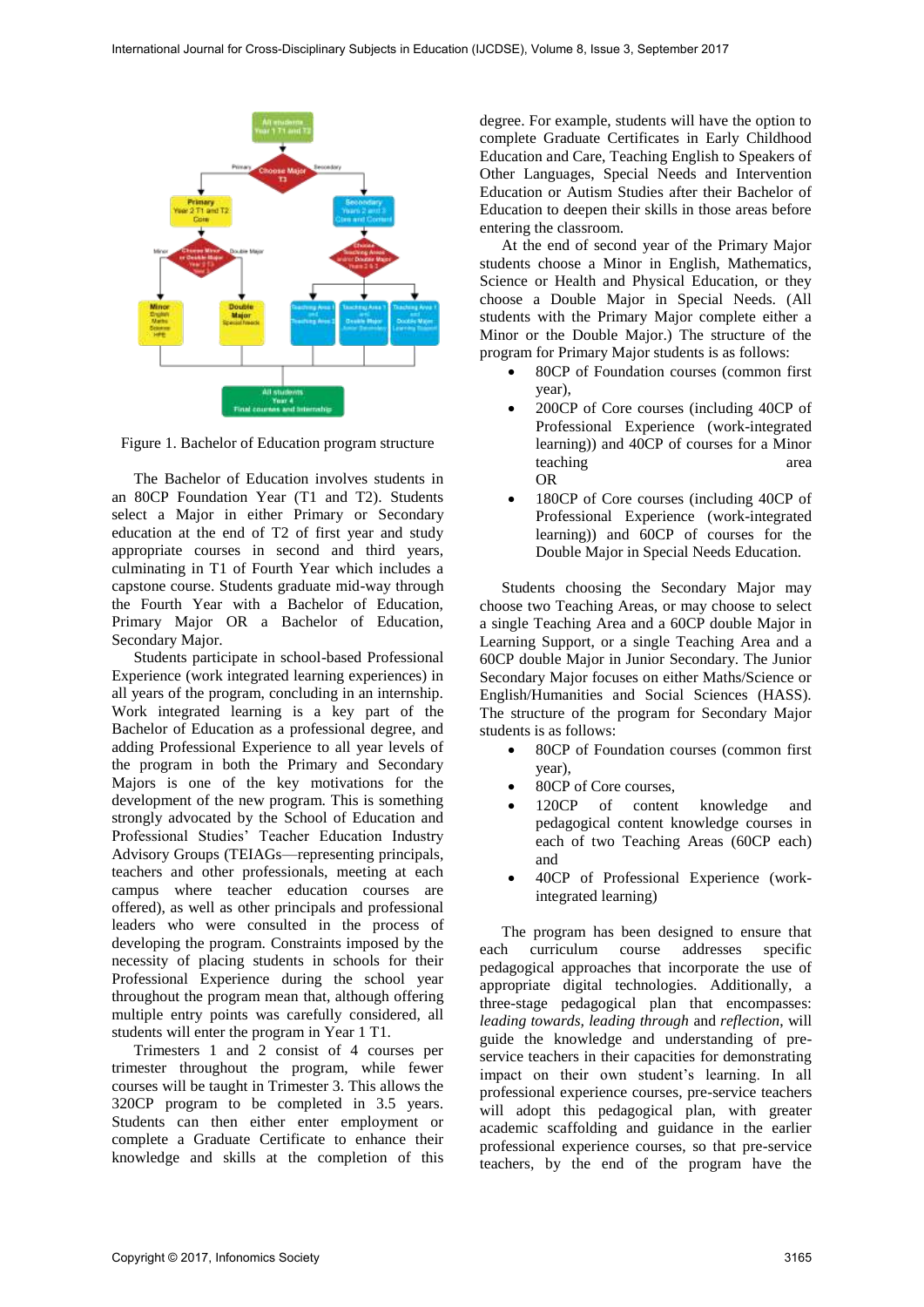knowledge and processes to articulate a planned pedagogical process for impacting on their student's learning. The three stages involve:

*Leading towards:* Prior to field placement a preservice teacher identifies a targeted practice (e.g. behaviour management or a curriculum domain). During lead-in days the pre-service teacher develops an understanding of the site class and the needs of the students. With the help of the class supervising teacher and through informed guidance and modelling from the course convenor, during campus contact, pre-service teachers make a plan for specific impact that works in unison with the curriculum plan. This plan includes approaches to data collection, evidence of student attainment and ongoing pedagogical evaluation.

*Leading through:* During the practicum the preservice teacher constructs daily conversations about student learning with peers, supervisors, university liaisons and teaching staff. Data is collected through student observations and documentations and through video snap-shots of pre-service teacher professional practice.

*Reflecting:* Pre-service teachers reflect in journal/blogs, participate in course discussion boards, give presentations periodically both at the school site and during on-campus tutorials, to illustrate learning. These will be utilised for formative group discussions on specific pedagogical strategies and plans. They will also provide contributing evidence to the pre-service teacher's e-Portfolio.

The pedagogical process of leading towards, learning through and reflecting as integral components of each professional experience, provides pre-service teachers the opportunity to build the capabilities for making positive impacts on student learning as well as becoming a conscious and fundamental part of their craft. This enables students to obtain valuable opportunities to develop their knowledge, practice and engagement across the program against the Australian Professional Standards for Teachers - Graduate Level in an incremental and deepening manner. Students in the first year take courses that have a supportive and introductory focus, in relation to the professional standards. In the second year, students take courses that have a supportive, introductory and consolidated focus. In the third year, students enrol in courses that are mainly consolidated; while in their final year students undertake courses that require students to demonstrate Professional Knowledge, Practice and Engagements.

# **4. Reflect**

Employing the Educational Change Model as the lens to frame the renewal process, the 6 core components of the Initiation Phase can be utilised as a reflection tool, following which comments about the enablers and inhibitors of this initiative can be considered. As outlined in Table 1, the Initiation Phase typically covers the duration of 1-2 years, following which the Developing Phase may range from 2-5 years, depending upon: the core components relevant to this phase; the effectiveness of the core components in the Initiation Phase; and the ongoing impact of enablers and inhibitors. The six core components of the Initiation Phase will now be utilized as a lens for reflecting on the initiative.

## **4.1. Introducing new language and philosophy**

A range of new terms have been introduced that represent the notable shifts in the program. Of these the most significant is the use of the term 'foundation year' to describe a shared series of 8 courses that all ITE students in the program study prior to selecting their pathway as a primary or secondary teacher. Developing shared understandings of this terminology has been crucial for all stakeholders, including: academics delivering the program; school leaders; university committee members beyond the school; prospective students influencers for program choice, such as school principals, parents and<br>friends. Methods of developing shared friends. Methods of developing shared understandings have included the development of digital and paper based resources. Importantly, the: requirements of the NARTE; the LANTITE; and the TPA, have introduced a new set of acronyms with associated high stakes policy and procedures. These aspects are relevant nationally, providing a new common language across all ITE programs.

# **4.2. Focus on transition**

This core component relates to attending to the many transition risks, such as the literal shift of students into the program, especially the first cohort; the transition of academics, especially with respect to adopting a new philosophical lens. A series of retreats with the academic team have assisted to develop shared understandings, to undertake transactional work such as developing weekly schedules, course profiles, and assessment pieces. This is a major change to previous models where courses have operated as insular, separated entities.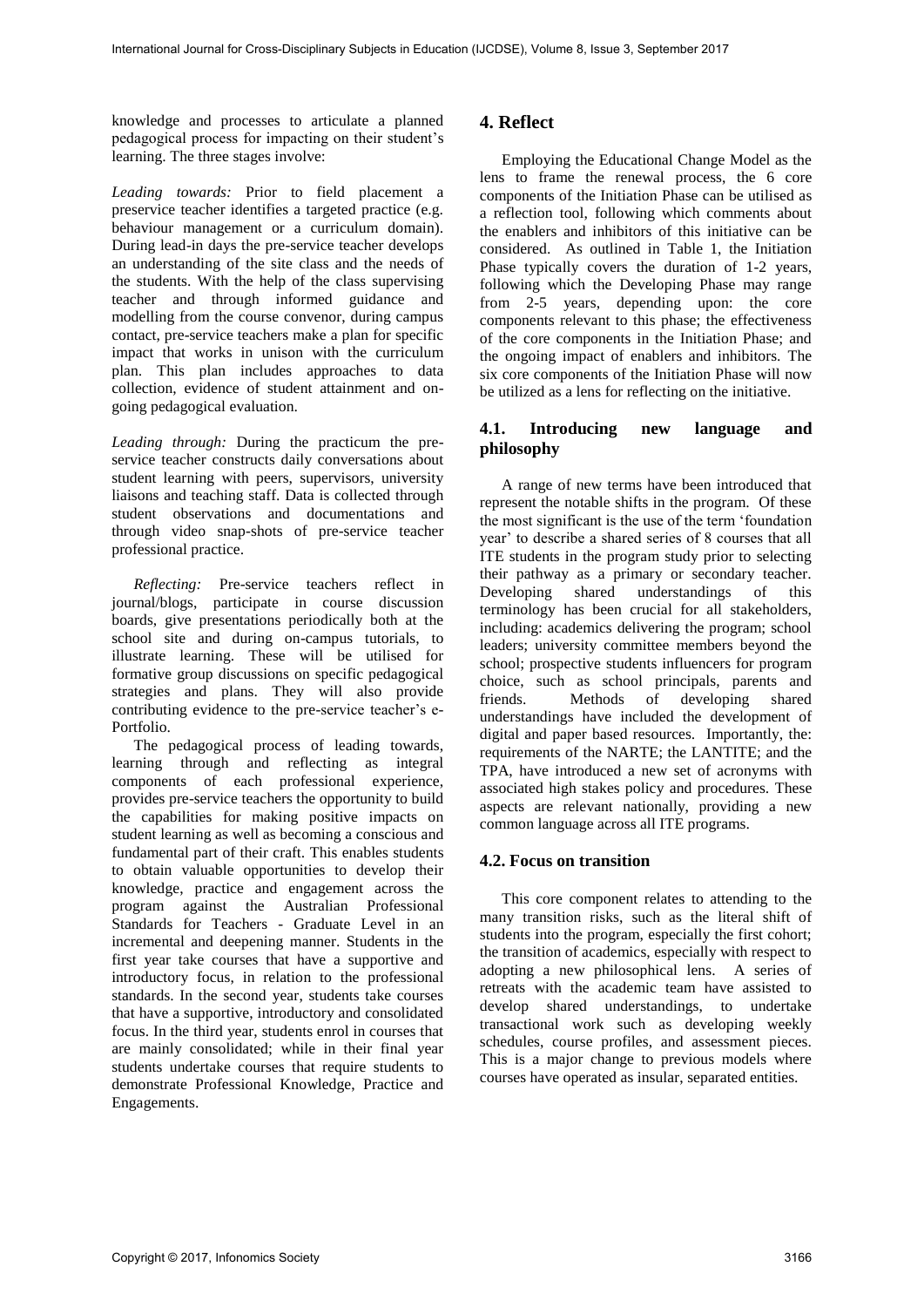## **4.3. Establish Quality Teaching model – structures, protocols and practices**

Deepening quality-teaching practices affords the opportunity to explicitly articulate a set of strategies for success. The set of strategies are arrange around the following key areas: the teaching philosophy of the program, the student-centred approach to teaching, a deepening of the scholarship of learning and teaching in an ITE program, recognising innovations for development and employment, and identifying opportunities to demonstrate leadership.

# **4.4. Establish the leadership model**

Clearly defining the leadership model for this program delivery was an early process in renewal in order to ensure both leadership and collaboration featured during this Initiation phase. Leadership via designated leaders has been explicit and in the collaborative retreats various leaders have emerged related to student wellbeing, assessment, administration, professional experience, alongside content area specialist teams. This has enabled a warp and weft model of leadership to emerge. Reflecting back to Taylor's [3] model of agile leadership, five core traits were identified as leading to positive curriculum reform in higher education technology adaptation, decision-making, teamwork, empowerment, and faculty collaboration. Each of these aspects were evident as the leadership model was adapted during the course of the initiation phase.

# **4.5. Plan and establish evidence principles**

Formal quality indicators are mandated as part of any university program activity, especially those related to feedback from students. This program includes such evidence sources and in addition has adopted a series of research agendas, including: teacher efficacy, sense of belonging. This is combined with the additional requirements of the AITSL standards which demand that ITE students demonstrate the effect of their teaching on student learning outcomes.

### **4.6. Develop knowledge base around initiative**

This final core component has been addressed by communicating frequently and fulsomely with all relevant stakeholders in their various contexts. The range of stakeholders is significant and diverse, including potential students, key influencers (such as parents), and members of the professional community who engage with the university for undertaking professional experience with students, accrediting authorities and other legislative jurisdictions. Within the university the knowledge base has also required considerable development as the additional features of the program, such as the requirements for the NARTE; the successful completion by students of the LANTITE and the TPA prior to graduation.

# **4.7 Enablers and inhibitors of the reform initiative**

As the program continues to be delivered over time, the need for continued focus on reform remains paramount. As noted earlier in this paper, the ECM recognizes that it is typical for major reform to experience a dip when one or more of the enablers or inhibitors impacts on the reform process and this occurs across the three phases of initiation, development and consolidation, with each having various risks attached. For this initiative, there has been strong attention to the enablers of reform – ensuring a clarity of vision and philosophy; existence of a risk taking culture; leadership at the relevant levels of operation; encouraging a collaborative culture with an emphasis on educators as members of a learning community; provision of support for relevant professional development; and resource commitment, including time and finances. In terms of resource allocation, several staff members were released from teaching and other responsibilities to focus on the development of the program and of the accreditation documents. A conservative estimate places this investment in excess of AUS\$200 000. Countering the enablers are the inhibitors to reform leading to downward dips in progress. The most notable of these - lack of leadership - was evident at times when the dual purposes of preparing accreditation materials whilst concurrently conceptualising and building the program pulled at the capacity to lead a range of teams to meet these various requirements. Upon reflection the divergent demands of leadership during this phase could have been better supported.

# **5. Conclusion**

This case study delineates the response to national and local imperatives framed as an opportunity for curriculum renewal. It highlights the obligation for agile leadership and responsive innovation in Australian Initial Teacher Education (ITE) through ensuring a three-stage process: reform, renew, and reflect. The capacity for renewal is impacted by the enablers and constrained by the inhibitors. The journey of reform for this program is in its infancy, and a further 5-6 year commitment is required to see it through to a sustained model.

This program represents a major shift in the design of ITE programs which is evident through the reflective lens of the ECM. At this stage of the